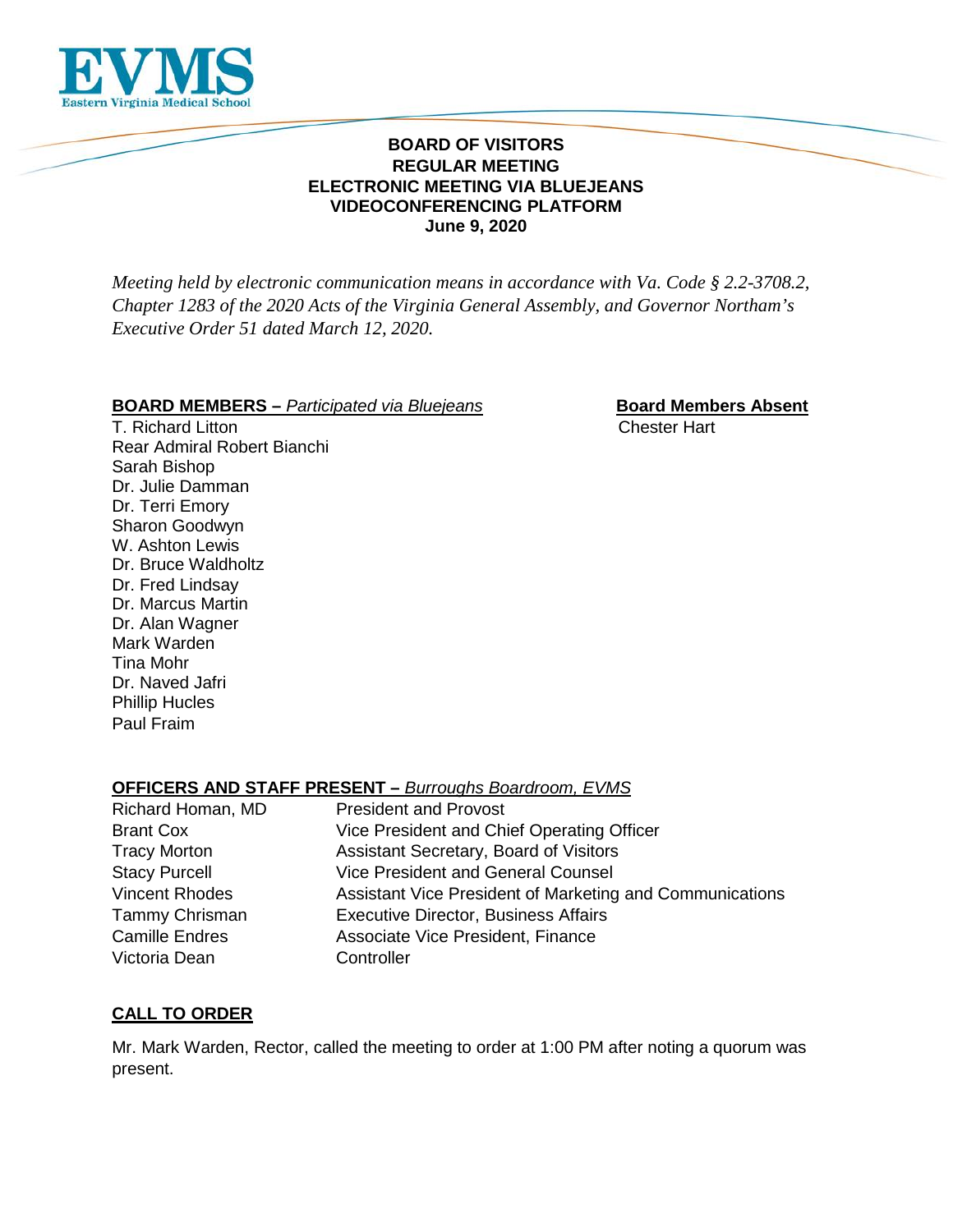A moment of silence was held for self-reflection due to the current events happening across our country.

# **APPROVAL OF MINUTES**

Upon a motion made and seconded, the minutes of the regular meeting of March 10, 2020 were approved by roll call vote from the following Board Members: Phillip Hucles, Rear Admiral Robert Bianchi, Ms. Sarah Bishop, Dr. Julie Damman, Dr. Terri Emory, Ms. Sharon Goodwyn, Mr. Ashton Lewis, Dr. Bruce Waldholtz, Dr. Marcus Martin, Dr. Alan Wagner, Mr. Mark Warden, Ms. Tina Mohr, Dr. Naved Jafri

# **REPORT OF THE PRESIDENT AND PROVOST**

Recommendations for appointments and promotions at the assistant professor and instructor level were presented for action.

Dr. Homan presented a recommendation for tenure to be granted to Woong-Ki Kim, PhD.

Dr. Homan presented a recommendation that the Rosemary Fenton and Garnett Jordan Professorship in Geriatrics be presented to Dr. Lauren W. Mazzurco.

Dr. Homan presented a recommendation that the Alfred E. Abiouness Distinguished Professorship in Geriatrics be presented to Dr. Hamid R. Okhravi.

Dr. Homan presented a list of established assets for naming to the Board for approval.

**RESOLVED**, that upon a motion made and seconded, the Board unanimously approved the recommendations for faculty appointments and promotions at the level of assistant professor and instructor.

**RESOLVED**, that upon a motion made and seconded, the Board unanimously approved the recommendation that the Rosemary Fenton and Garnett Jordan Professorship in Geriatrics be presented to Dr. Lauren W. Mazzurco.

**RESOLVED**, that upon a motion made and seconded, the Board unanimously approved the recommendation that the Alfred E. Abiouness Distinguished Professorship in Geriatrics be presented to Dr. Hamid R. Okhravi.

**RESOLVED**, that upon a motion made and seconded, the Board unanimously approved the recommendations of the list presented of established assets for naming.

All approvals were obtained by roll call vote from the following Board members: Phillip Hucles, Rear Admiral Robert Bianchi, Ms. Sarah Bishop, Dr. Julie Damman, Dr. Terri Emory, Ms. Sharon Goodwyn, Mr. Ashton Lewis, Dr. Bruce Waldholtz, Dr. Marcus Martin, Dr. Alan Wagner, Mr. Mark Warden, Ms. Tina Mohr, Dr. Naved Jafri, Dr. Fred Lindsay, T. Richard Litton, Jr., Paul Fraim.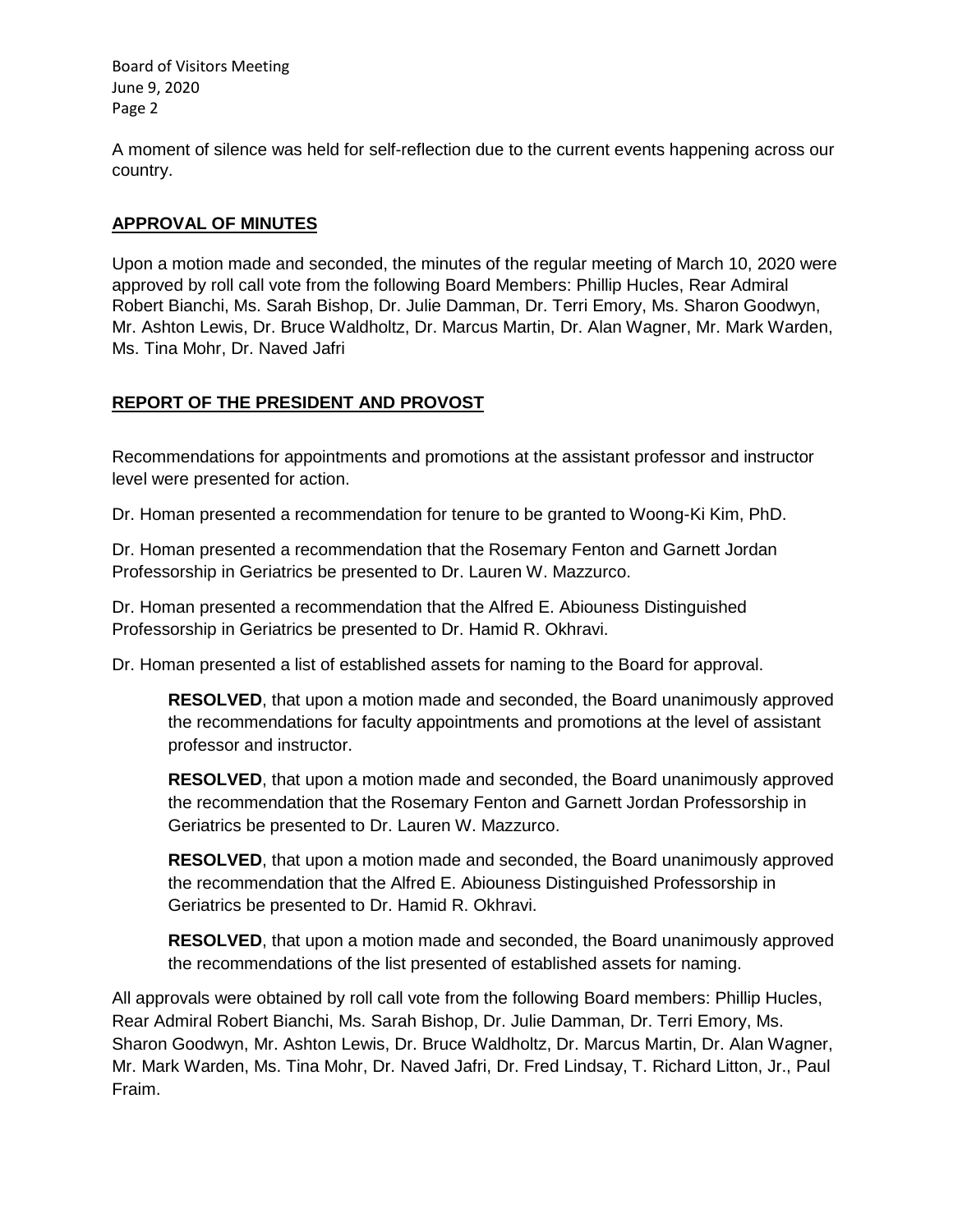Dr. Homan spoke with the Board regarding the Commonwealth of Virginia Deficit Provision Acknowledgment which was distributed with the Board meeting materials to each Board member. Section 4-3.01 of the 2016 Appropriation Act prohibits agencies from obligating or expending general fund amounts in excess of appropriations or obligating or expending at a rate that would result in expenditures in excess of non-general fund revenue collections and appropriations, without prior approval by the Governor. This form must be signed by the President and provided to the Board annually.

Dr. Homan provided an annual update to the Board of Visitors. Dr. Homan discussed the LCME and SACS accreditation process as well as the timelines for the site visits and final decisions. The Graduate Medical Education program has full accreditation as an ACGME sponsoring institution and all 30 ACGME programs are fully accredited. Two new ACGME program applications are in process for Plastic Surgery Integrated Residency and Psychiatry Child and Adolescent Fellowship. Additionally, Dr. Homan reviewed the final match data.

Many regional and state wide research collaborations and initiatives were discussed to include our work with NASA/Northrup Grumman for biomedical research.

The clinical enterprise has taken a small hit due to the current COVID-19 situation. We are expanding our Telehealth and Telemedicine programs as well as expanding our faculty schedules to meet the needs of our patients and the community.

The capital campaign is progressing and Dr. Homan thanks everyone for supporting the school and the community.

Dr. Homan reviewed the campus plan for the ramp-up of the medical school while including all of the best practices recommended by CDC guidelines to keep everyone safe. A task force was created to review best practices for our campus to return to work safely and to implement the recommendations campus wide.

A financial review was provided to discuss the financial impacts of COVID-19, projected losses to the clinical enterprise. Dr. Homan reviewed the re-engineering of the clinical and research enterprise and provided a legislative update.

Dr. Homan announced the Mark R. Warden Scholarship for MD students established with a generous gift from Carolyn and Richard Barry.

After a discussion among the Board it was decided to establish a new Board Committee for Political Advocacy.

**RESOLVED**, that upon a motion made and seconded, the Board unanimously approved to establish a Committee for Political Advocacy.

All approvals were obtained by roll call vote from the following Board members: Phillip Hucles, Rear Admiral Robert Bianchi, Ms. Sarah Bishop, Dr. Julie Damman, Dr. Terri Emory, Ms. Sharon Goodwyn, Mr. Ashton Lewis, Dr. Bruce Waldholtz, Dr. Marcus Martin, Dr. Alan Wagner, Mr. Mark Warden, Ms. Tina Mohr, Dr. Naved Jafri, Dr. Fred Lindsay, T. Richard Litton, Jr., Paul Fraim.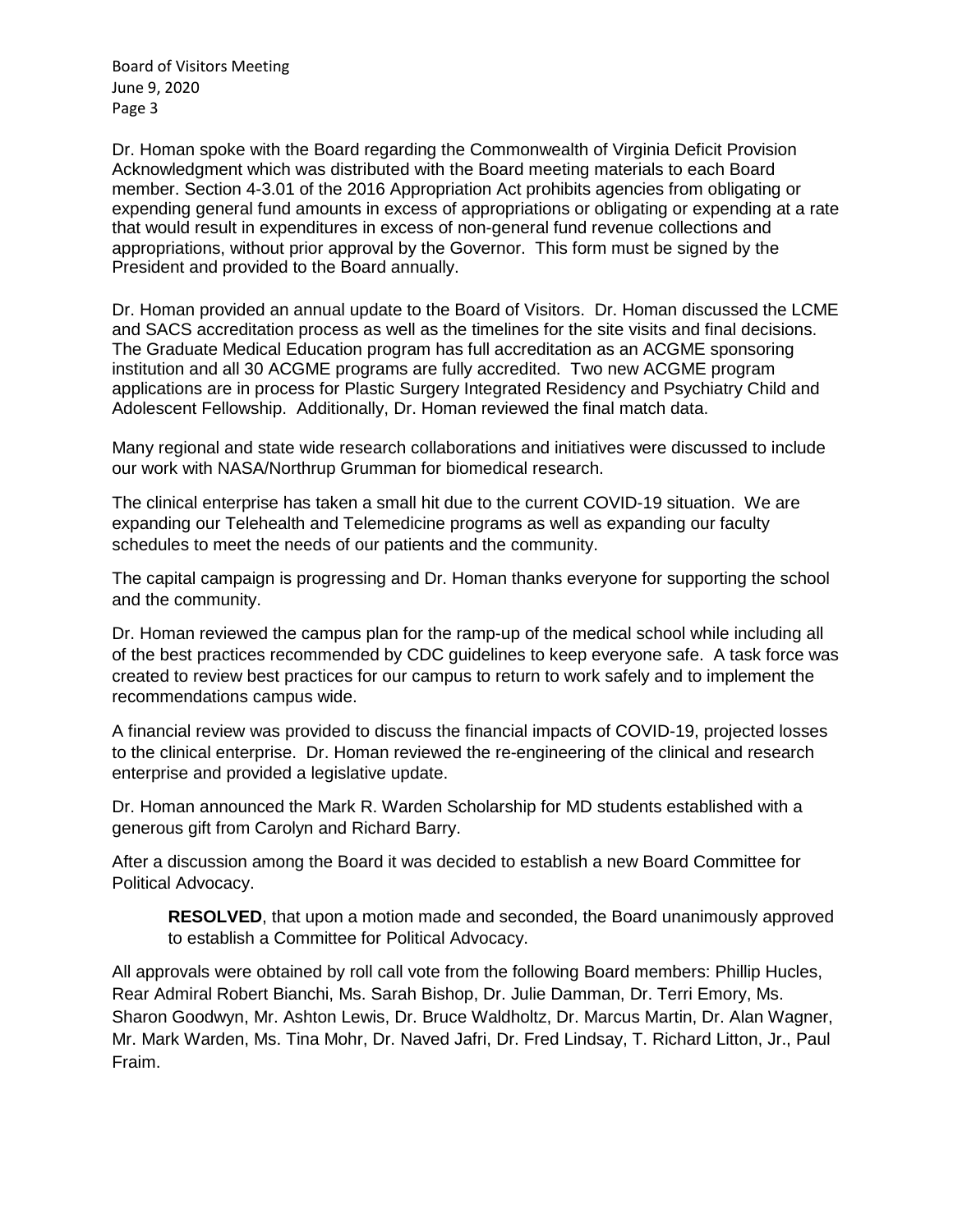#### **COMMITTEE REPORTS**

### **ACADEMIC AND STUDENT AFFAIRS COMMITTEE**

Dr. Marcus Martin, Chair, reported on the action items discussed and passed by the Academic and Student Affairs Committee meeting held this morning, June 9, 2020. Dr. Martin reported that the Committee recommended the following actionable items for Board approval.

#### *PROMOTIONS*

#### FULL-TIME SALARIED

Department of Internal Medicine

A. Brooke Hooper, MD - from Assistant Professor to Associate Professor, effective July 1, 2020

Department of Pediatrics, Division of Community Health and Research Paul J. Harrell, III, PhD - from Assistant Professor to Associate Professor, effective July 1, 2020

#### FULL-TIME NON-SALARIED

Department of Pediatrics, Division of Nephrology

J. Bryan Carmody, MD, MPH - from Assistant Professor to Associate Professor, effective

July 1, 2020

Department of Urology

Jessica M. DeLong, MD - from Assistant Professor to Associate Professor, effective

July 1, 2020

Dr. Martin presented the above list of recommended faculty actions for approval by the Board.

Dr. Martin presented a proposal for approval for creation of the EVMS Facial Nerve Center.

Dr. Martin presented a proposal to approve a new graduate degree program and certificate programs for approval by the Board as follows:

- Master of Health Administration Degree
- Art Therapy Certificate in Advanced Cultural Humility
- Art Therapy Certificate in Trauma and Neuroscience Informed Art Psychotherapy
- Art Therapy Certificate in Trauma and Neuroscience Informed Therapy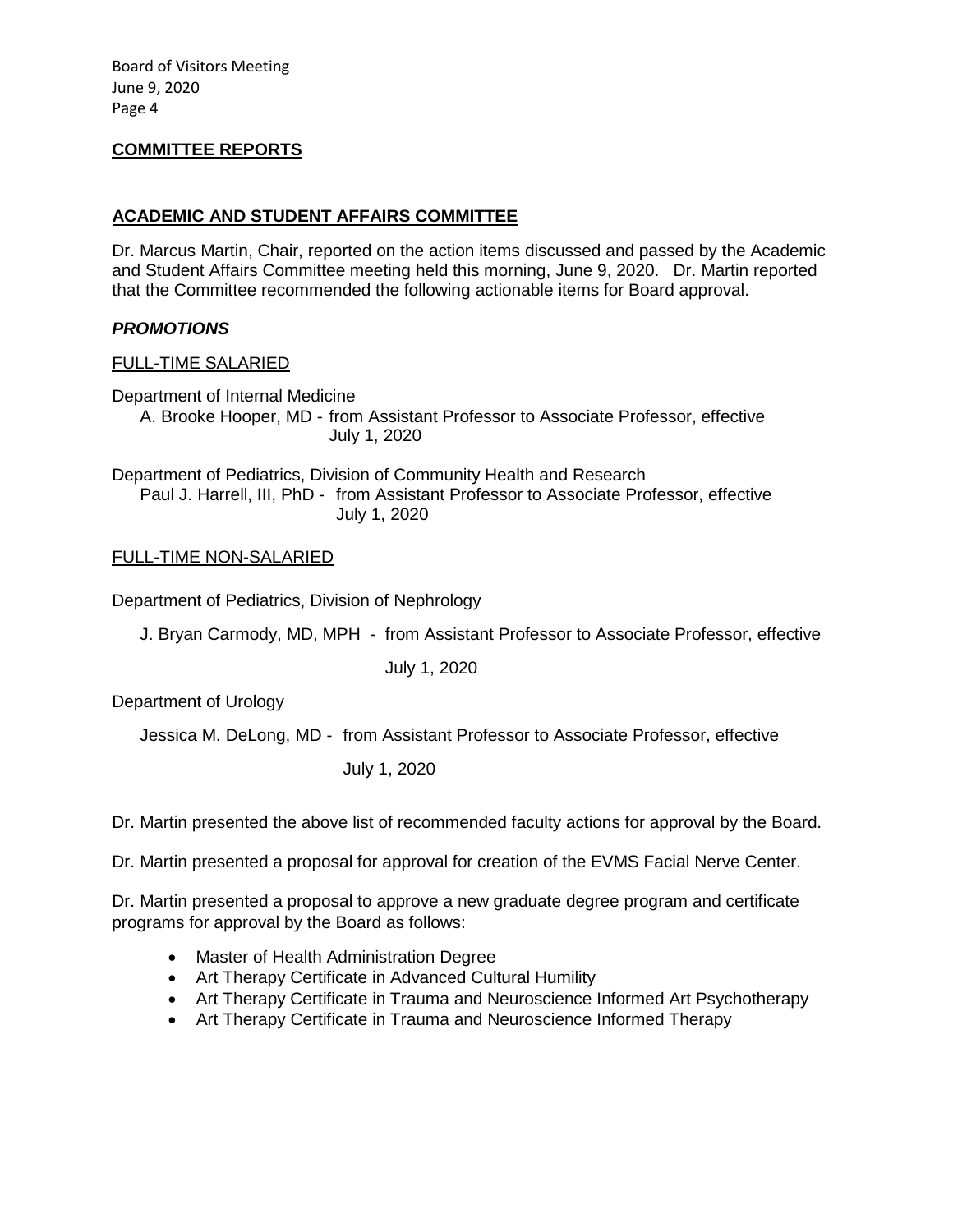Dr. Martin presented the following policies for approval:

- Compact for the Teacher-Learner Relationship
- Non-Involvement of Healthcare Provider in Education
- Student Rights to a Professional Learning Environment

**RESOLVED,** that, upon recommendation of the Academic and Student Affairs Committee, the Board of Visitors unanimously approved the faculty actions as presented.

**RESOLVED,** that, upon recommendation of the Academic and Student Affairs Committee, the Board of Visitors unanimously approved the creation of the EVMS Facial Nerve Center as presented.

**RESOLVED,** that, upon recommendation of the Academic and Student Affairs Committee, the Board of Visitors unanimously voted to approve the degree and graduate certificate programs listed above as presented.

**RESOLVED**, that, upon recommendation of the Academic and Student Affairs Committee, the Board unanimously voted to approve the above policies as presented.

All approvals were obtained by roll call vote from the following Board members: Phillip Hucles, Rear Admiral Robert Bianchi, Ms. Sarah Bishop, Dr. Julie Damman, Dr. Terri Emory, Ms. Sharon Goodwyn, Mr. Ashton Lewis, Dr. Bruce Waldholtz, Dr. Marcus Martin, Dr. Alan Wagner, Mr. Mark Warden, Ms. Tina Mohr, Dr. Naved Jafri, Dr. Fred Lindsay, T. Richard Litton, Jr., Paul Fraim.

#### **FINANCE COMMITTEE**

Rear Admiral Bianchi, Chair, reported the Finance Committee approved minutes from the Finance Committee Meetings held March 10, 2020, and May 19, 2020. Rear Admiral Bianchi noted the committee met on May 19 to review the budget and discuss the financial impact of COVID-19.

Rear Admiral Bianchi reported the April 2020 net excess is 17.3 million with a Core net excess of \$4.3 million mostly due to positive variances in salary and fringe savings from vacant positions, offset by a negative variance in tuition and fees due to lower enrollment in various health professions programs and additional COVID-19 expenses. The biggest impact we saw is in the clinical enterprises due to patient volume. We were having a strong year prior to COVID and we expect to have a bottom line at the end of the year. Management has done well responding to the crisis by implementing a hiring freeze, restricting spending and suspending merit increases in next year's budget. All bond covenants are being met and we expect to remain in compliance through the end of the year.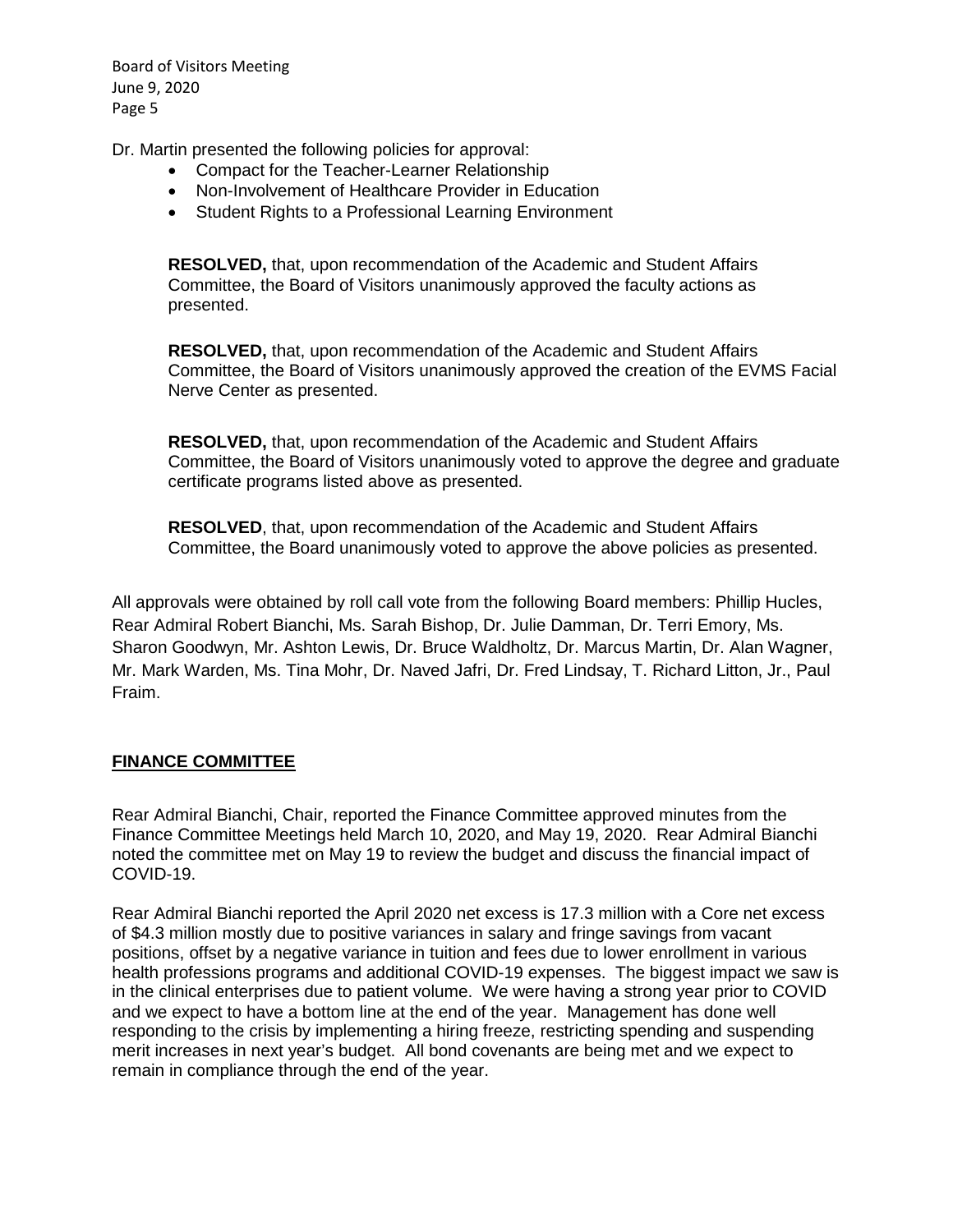On behalf of the Finance Committee Rear Admiral Bianchi presented a proposal for approval by the Board for the 2020-2022 Biennium State Appropriation Indigent Care Apportionment Plan noting there were no changes from previous years.

Ms. Helen Heselius presented highlights of the EVMS FY21 proposed budget. She noted we are able to break even with the Core budget even with the financial constraints that COVID-19 provided. A \$1.5 million expense was included in next year's budget for personal protective equipment. We have seen a decrease in investment yields and an expected increase in unemployment claims. All budget requests for new spending initiatives have been suspended unless they are seen as critical and a hiring freeze has been implemented. The highest priority is to minimize the impact on layoffs and furloughs which have been minimal to date. Ms. Heselius discussed the EVMS reserves and how it is scheduled to be spent this fiscal year.

**RESOLVED,** that, upon recommendation of the Finance Committee, the Board of Visitors unanimously approved the 2020-2022 Biennium State Appropriation Indigent Care Apportionment Plan, as presented.

**RESOLVED,** that upon recommendation of the Finance Committee, the Board unanimously approved the FY2021 Operating Budget as presented.

All approvals were obtained by roll call vote from the following Board members: Phillip Hucles, Rear Admiral Robert Bianchi, Ms. Sarah Bishop, Dr. Julie Damman, Dr. Terri Emory, Ms. Sharon Goodwyn, Mr. Ashton Lewis, Dr. Bruce Waldholtz, Dr. Marcus Martin, Dr. Alan Wagner, Mr. Mark Warden, Ms. Tina Mohr, Dr. Naved Jafri, Dr. Fred Lindsay, T. Richard Litton, Jr., Paul Fraim.

# **AUDIT & COMPLIANCE COMMITTEE**

Ms. Sarah Bishop, Chair, reported the Audit and Compliance Committee met this morning and minutes were approved.

In addition, the following policies were recommended to the Board for approval. Ms. Bishop provided summaries of the following policies:

- Policy Development Policy\*\*
- Diversity Policy\*\*
- Asset Naming Policy\*\*
- Authorized Drivers Policy\*\*
- Non-Discrimination and Anti-Harassment Policy\*\*
- Communicable Disease Policy

The following Policies were recommended to the Board for deletion:

- Authorized Driver Policy 3.13\*\*
- Vehicle Use Policy 3.14\*\*
- Report of Vehicle Accidents Policy 3.15\*\*
- Leased Cars Policy 3.17\*\*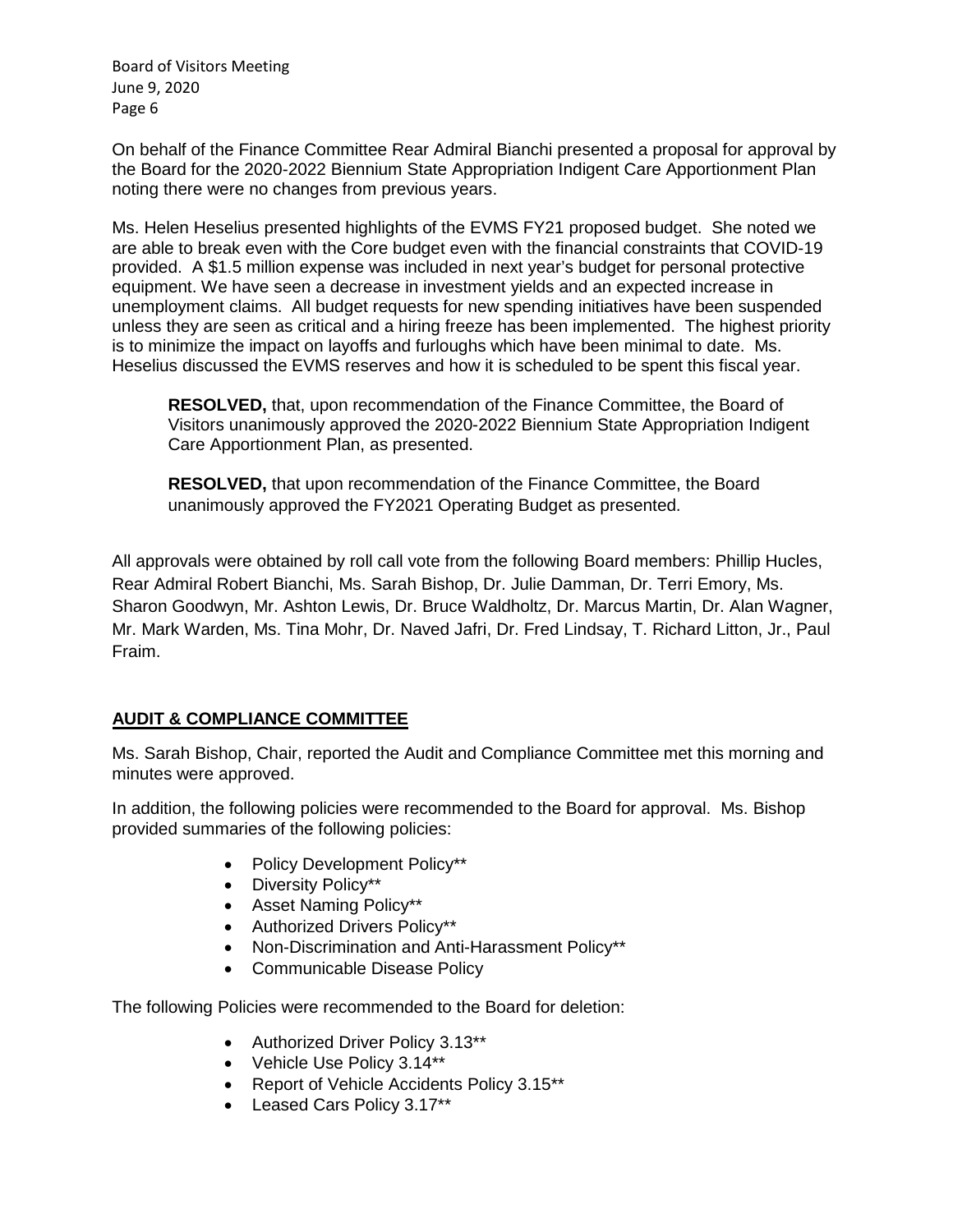• DMV Authorization Policy 3.18\*\*

**RESOLVED**, that, upon recommendation of the Audit and Compliance Committee, the Board unanimously voted to approve the above policies as presented.

All approvals were obtained by roll call vote from the following Board members: Phillip Hucles, Rear Admiral Robert Bianchi, Ms. Sarah Bishop, Dr. Julie Damman, Dr. Terri Emory, Ms. Sharon Goodwyn, Mr. Ashton Lewis, Dr. Bruce Waldholtz, Dr. Marcus Martin, Dr. Alan Wagner, Mr. Mark Warden, Ms. Tina Mohr, Dr. Naved Jafri, Dr. Fred Lindsay, T. Richard Litton, Jr., Paul Fraim.

### **GOVERNANCE COMMITTEE**

Ms. Sarah Bishop, Chair, reported on the meeting held this morning, June 9, 2020. She presented the following list of the proposed officers for FY2021 for approval:

| PROPOSED OFFICERS OF THE BOARD |                                    |
|--------------------------------|------------------------------------|
| Rector                         | Theresa Emory, MD                  |
| <b>Vice Rector</b>             | Marcus Martin, MD                  |
| Secretary                      | Sarah Bishop                       |
| Treasurer                      | Robert Bianchi, Rear Adm., SC, USN |
| <b>Assistant Secretary</b>     | <b>Tracy Morton</b>                |

**RESOLVED**, that upon recommendation of the Governance Committee, the Board unanimously approved the above slate of officers.

All approvals were obtained by roll call vote from the following Board members: Phillip Hucles, Rear Admiral Robert Bianchi, Ms. Sarah Bishop, Dr. Julie Damman, Dr. Terri Emory, Ms. Sharon Goodwyn, Mr. Ashton Lewis, Dr. Bruce Waldholtz, Dr. Marcus Martin, Dr. Alan Wagner, Mr. Mark Warden, Ms. Tina Mohr, Dr. Naved Jafri, Dr. Fred Lindsay, T. Richard Litton, Jr., Paul Fraim.

# **REPORT OF THE RECTOR**

In his report to the Board, Mr. Warden reflected on the changes over the past year and how they have tested EVMS. He reflected on key challenges from the last fiscal year, including development of a strategic initiative to advance diversity and inclusion and the school's comprehensive approach to the COVID-19 pandemic.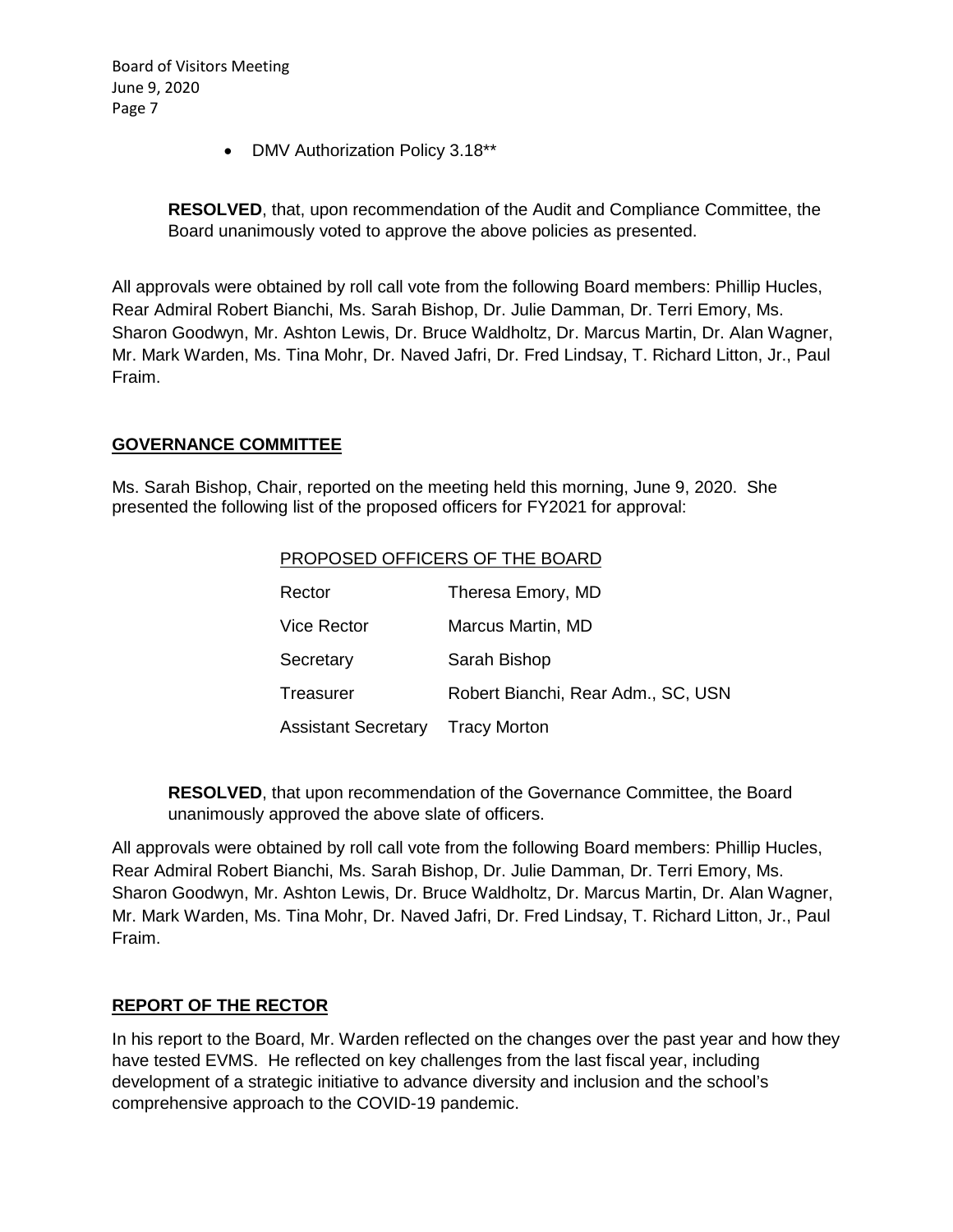#### **OLD BUSINESS**

There was no old business.

#### **NEW BUSINESS**

The Rector announced it would be necessary to hold an executive session as permitted under Code of Virginia, Section 2.2-3711 (A) (22) to discuss specific proprietary business related information pertaining to the operations and finances of EVMS.

Accordingly, upon a motion made and seconded, the Board voted unanimously to adjourn the open session and convene the executive session.

All approvals were obtained by roll call vote from the following Board members: Phillip Hucles, Rear Admiral Robert Bianchi, Ms. Sarah Bishop, Dr. Julie Damman, Dr. Terri Emory, Ms. Sharon Goodwyn, Mr. Ashton Lewis, Dr. Bruce Waldholtz, Dr. Marcus Martin, Dr. Alan Wagner, Mr. Mark Warden, Ms. Tina Mohr, Dr. Naved Jafri, Dr. Fred Lindsay, T. Richard Litton, Jr., Paul Fraim.

#### **ADJOURNMENT**

The meeting adjourned at 3:33pm.

*Tracy Morton*

Assistant Secretary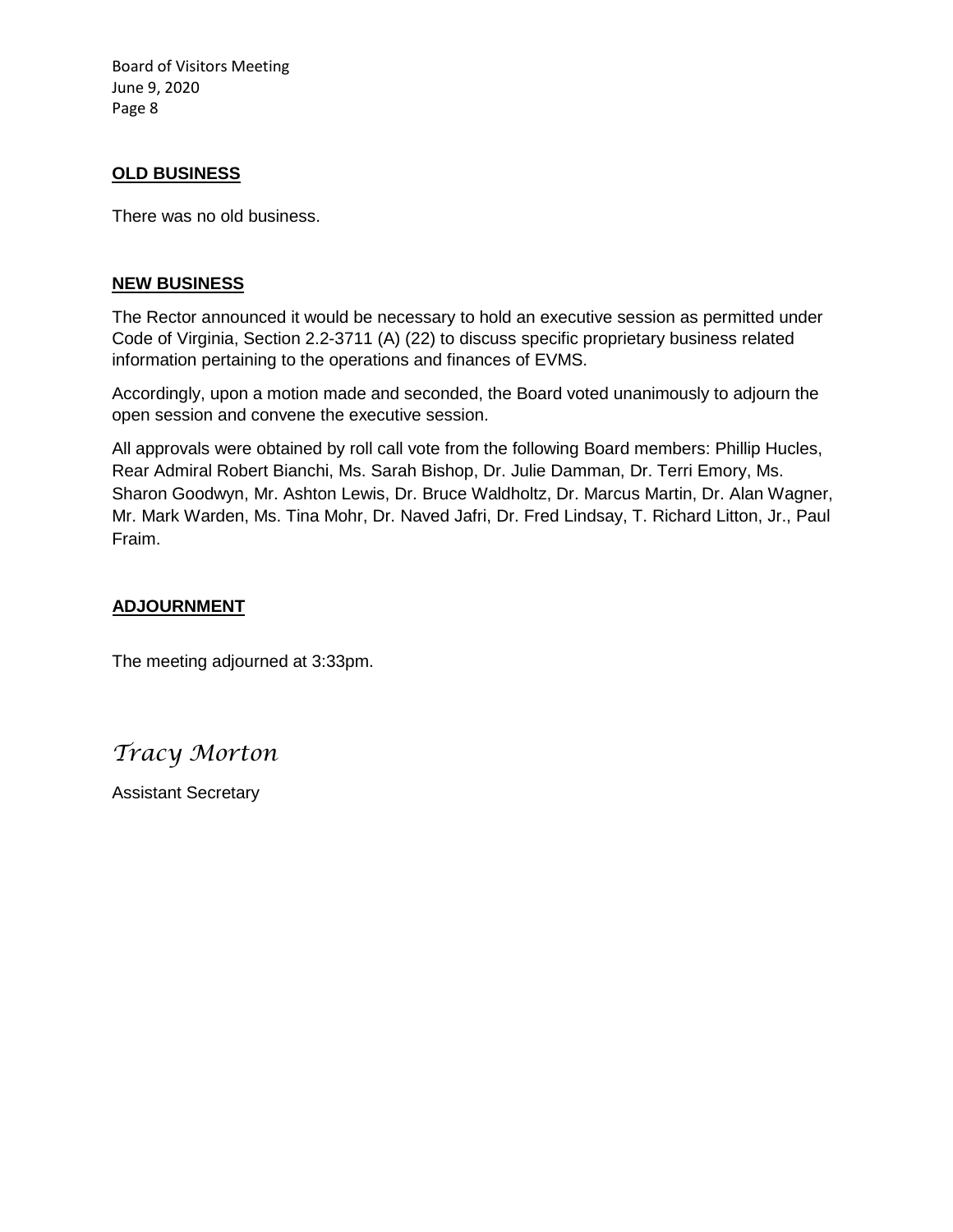

# **BOARD OF VISITORS EXECUTIVE SESSION ELECTRONIC MEETING VIA BLUEJEANS VIDEOCONFERENCING PLATFORM June 9, 2020**

*Meeting held by electronic communication means in accordance with Va. Code § 2.2-3708.2, Chapter 1283 of the 2020 Acts of the Virginia General Assembly, and Governor Northam's Executive Order 51 dated March 12, 2020.*

# **BOARD MEMBERS** – *Participated via Bluejeans* **Board Members Absent**<br>T. Richard Litton **Cheapers** Chester Hart

T. Richard Litton Rear Admiral Robert Bianchi Sarah Bishop Dr. Julie Damman Dr. Terri Emory Sharon Goodwyn W. Ashton Lewis Dr. Bruce Waldholtz Dr. Fred Lindsay Dr. Marcus Martin Dr. Alan Wagner Mark Warden Tina Mohr Dr. Naved Jafri Phillip Hucles Paul Fraim

# **OFFICERS AND STAFF PRESENT –** *Burroughs Boardroom, EVMS*

**President and Provost** Brant Cox Vice President and Chief Operating Officer Stacy Purcell Vice President and General Counsel

Mr. Mark Warden, Rector, opened this executive session at 2:36 pm. The executive session was convened in order for the Board to discuss specific proprietary business related information pertaining to the operations and finances of EVMS.

The executive session adjourned at 3:30 pm.

*Tracy Morton* Asst. Secretary